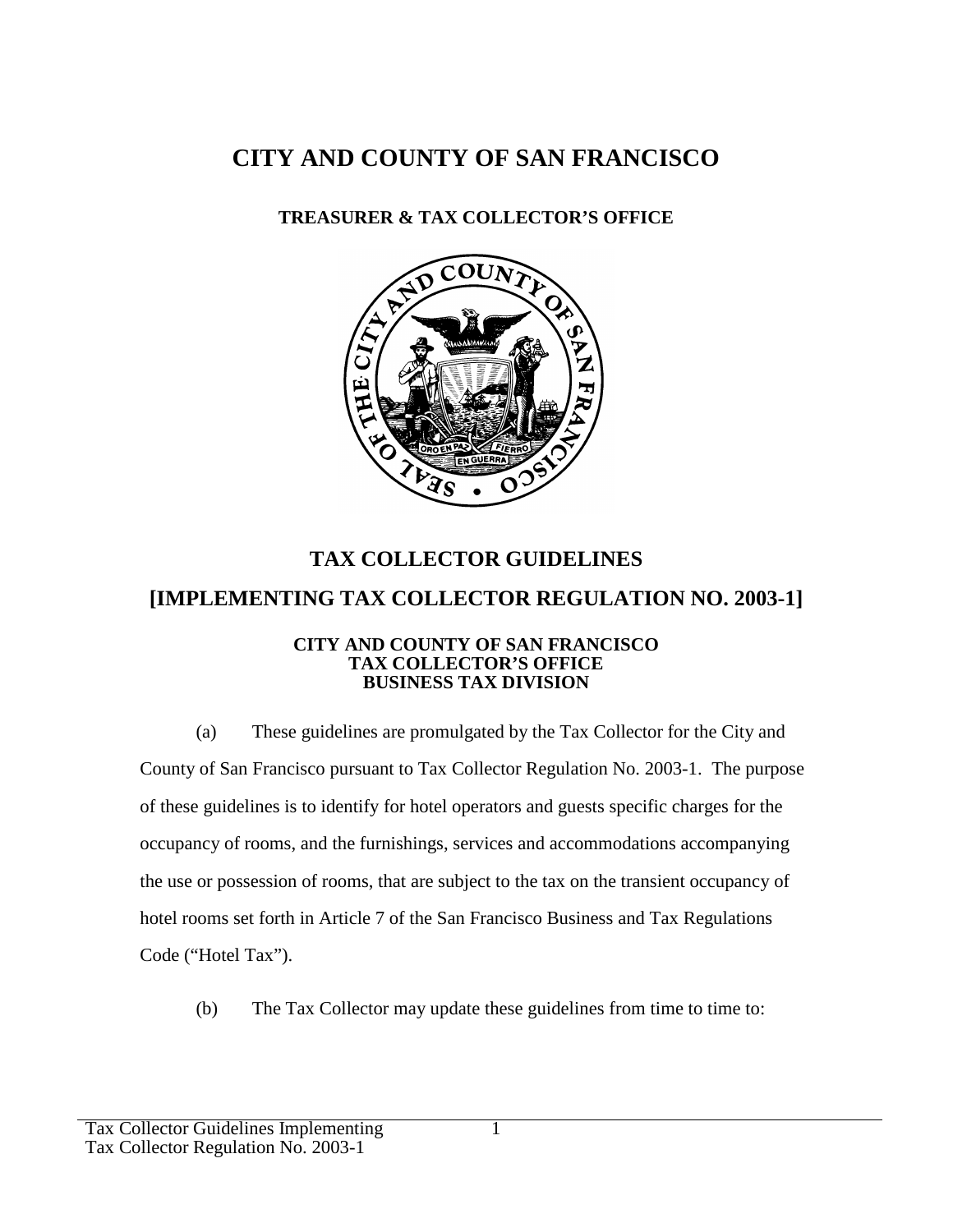(i) identify additional specific charges for the occupancy of rooms, and the furnishings, services and accommodations accompanying the use or possession of rooms, taxable under the Hotel Tax;

(ii) identify specific charges otherwise taxable under the Hotel Tax that hotel operators may exclude from the Hotel Tax base on the basis that collection of the tax on such charges is or has become unreasonable or administratively impracticable in light of the associated revenues collected by the City, the costs and burdens of administration and compliance, and/or other relevant factors; and

(iii) clarify matters relating to the application of Tax Collector Regulation No. 2003-1 to specific furnishings, services and accommodations accompanying the use and possession of rooms in a hotel in San Francisco.

(c) The exclusion from these guidelines of any specific charge for furnishings, services or accommodations accompanying the use or possession of rooms otherwise taxable under Article 7 and Tax Collector Regulation No. 2003-1 on the ground that collection of the tax thereon is unreasonable or administratively impracticable shall not preclude the Tax Collector from the prospective collection of the tax on such specific charges where the Tax Collector determines that it is not or is no longer unreasonable or impracticable to do so.

(d) The following charges for the occupancy of a room, and for the furnishings, services and accommodations accompanying the use or possession of rooms, are subject to the Hotel Tax under Article 7 and Tax Collector Regulation No. 2003-1, regardless of how such charges are characterized:

1. Charges for a guest room (including non-refundable deposits) regardless of whether the guest uses the room;

2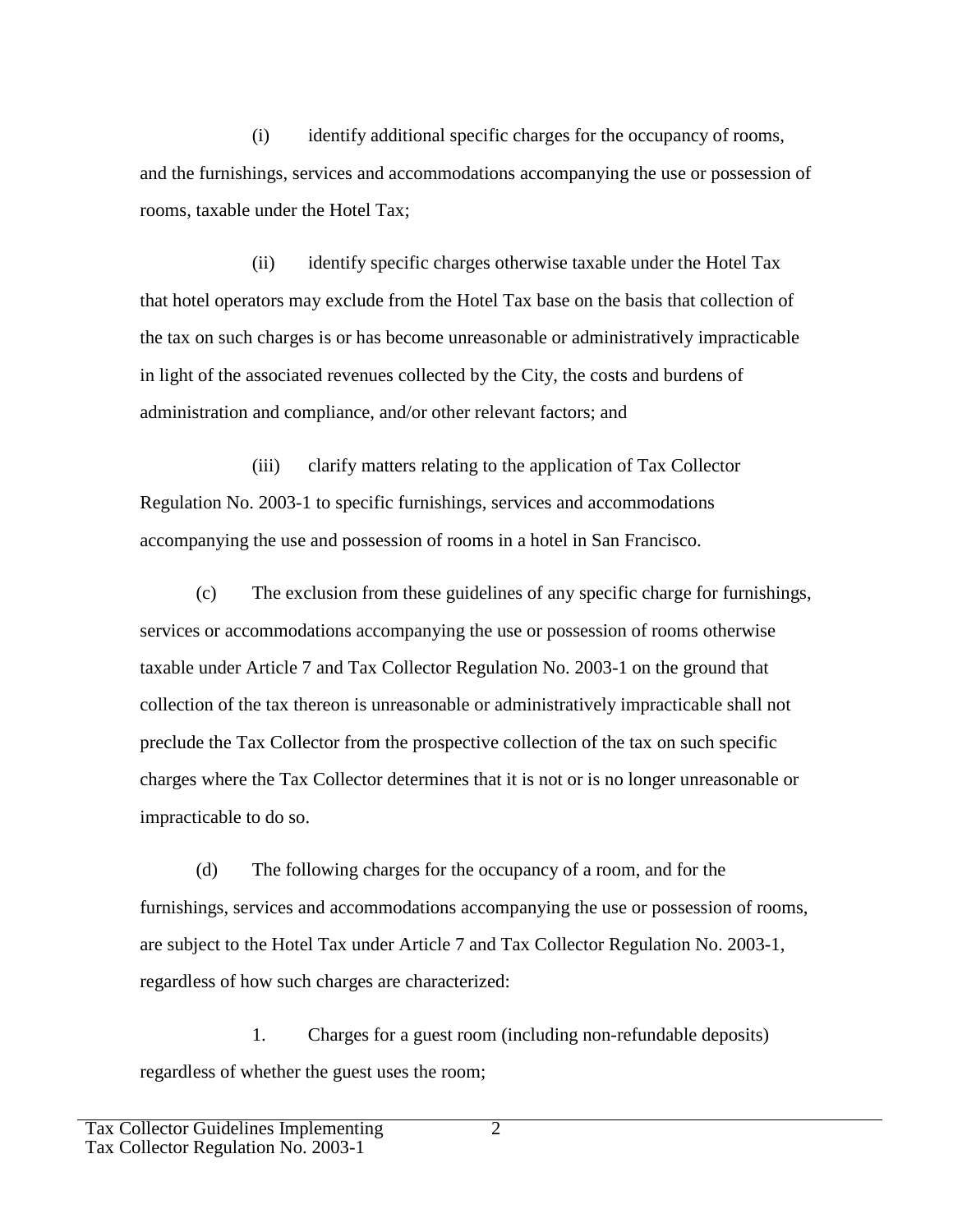2. Charges for additional guests to occupy the room;

3. Charges for the use of a safe or other secure storage (regardless of whether the safe or storage area is physically located in the room occupied by the guest);

4. Charges for pets;

5. Charges for guaranteeing the availability of a room (sometimes referred to as guaranteed "no-show" charges) regardless of whether the guest uses the room (excluding event attrition fees and event cancellation fees paid by event organizers);

6. Charges for cancellation of a room reservation (including a nonrefundable deposit);

7. Charges for early or late arrival or departure;

8. Charges for banquet rooms, meeting rooms and rooms used as hospitality suites (excluding charges for food and beverage subject to sales tax under Sales and Use Tax Regulations of the Board of Equalization, 18 California Code of Regulations §1603);

9. Charges for parking (including valet services) for hotel guests that are exempt from the parking tax under Section 606(2) or (3) of Article 9 of the Business and Tax Regulations Code, which exempts from the parking tax (i) charges to hotel guests for parking located on the hotel premises regardless how charged, and (ii) charges to hotel guests for parking located off the hotel premises where such charge is added to the room bill and paid to the hotel operator;

10. The consideration received by a hotel operator from an award fund or other source for the occupancy of a room obtained through the redemption of award